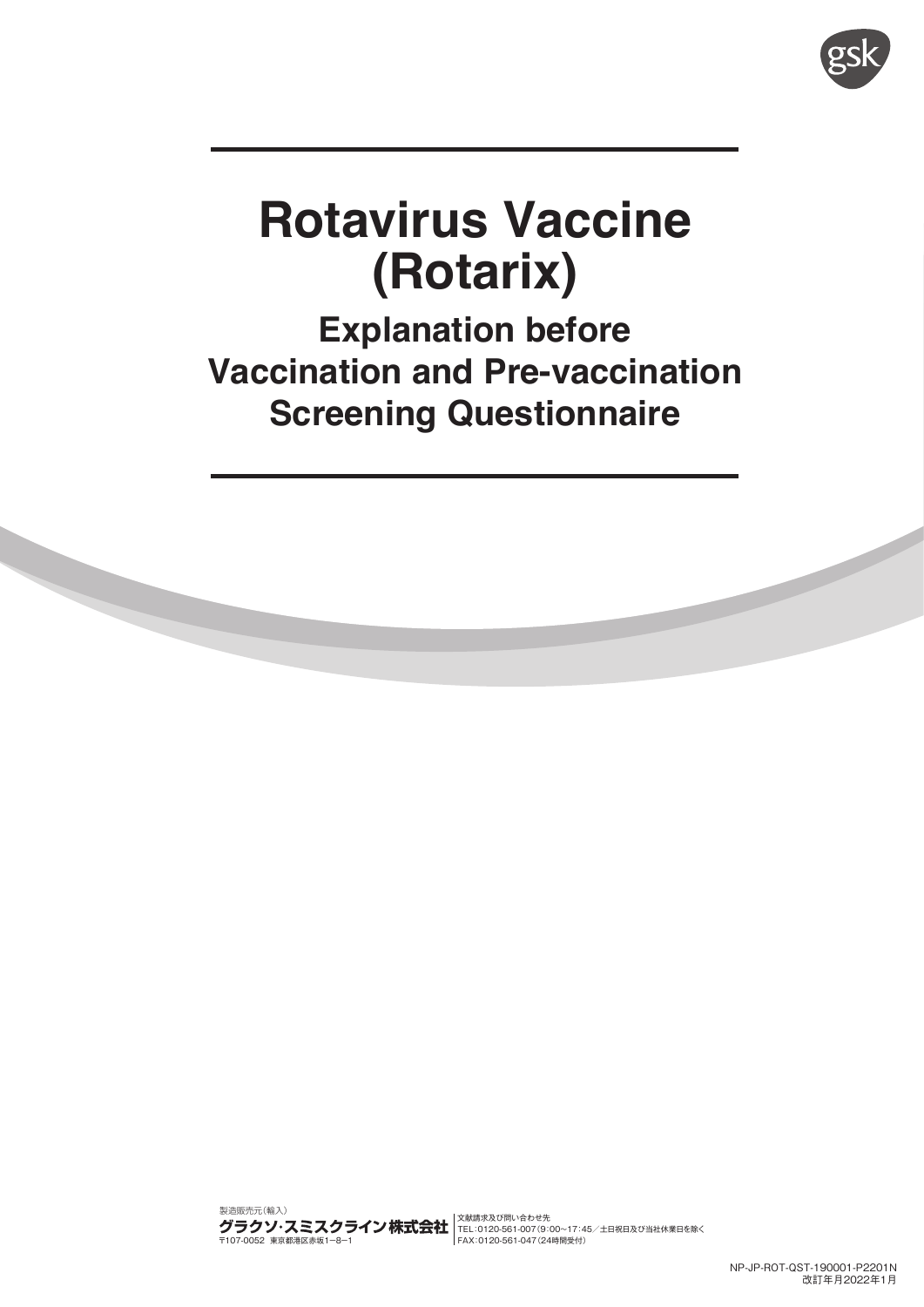# **Explanation before Rotavirus Vaccination (Rotarix)**

Before administering Rotavirus vaccination (Rotarix), doctors should fully comprehend the health condition of the patient who is to receive it. Please read this explanation carefully and fill out the pre-vaccination screening questionnaire for Rotavirus vaccine (Rotarix) before undergoing a medical examination with the doctor. If the patient is an infant, his/her parents or guardians who know the health status of the infant well may answer the questions.



#### **About Rotavirus Gastroenteritis**

- Rotavirus gastroenteritis is a common viral gastroenteritis in children. Rotavirus, the cause of rotavirus gastroenteritis, is ubiquitous; regardless of hygiene, the infection is found worldwide.
- The illness often begins with explosive vomiting and leads to whitish watery diarrhoea. It can be accompanied by fever and such symptoms may last one week. Most patients are cared for at home and recover, but some children become dehydrated due to severe vomiting and diarrhoea. In more serious cases, the illness may lead to kidney failure, brain inflammation or encephalopathy. Hospitalisation is required for patients with severe cases.
- In Japan, rotavirus gastroenteritis peaks from the late winter to spring. The incidence of clinical illness peaks among children aged 3-24 months - the highest peak is at 7-15 months. Until the age of three months, infants are protected by maternal immunity and thus, if infected, the illness will be asymptomatic or only mild. However, the first infection after the age of three months is usually the most severe. In fact, rotavirus infection is the most common causes of severe acute gastroenteritis in infants and young children, and there is a report that one in ten children requiring an outpatient visit will ultimately require an inpatient visit.
- C Children can be protected from severe rotavirus gastroenteritis by vaccination.



**3**

**4**

#### **Indications for Rotarix**

- Rotarix is a live, oral vaccine indicated for the prevention of rotavirus gastroenteritis (For oral use only. Not for injection).
- $\circ$  Rotarix was developed by the attenuation of a common human rotavirus strain in cell culture, reducing pathogenicity and is made as a syrupy liquid agent.
- Five major rotavirus strains, G1, G2, G3, G4, and G9, are responsible for most of the rotavirus gastroenteritis episodes worldwide. Rotarix is based on the G1 type, the most common human strain.
- $\circ$  The vaccine mimics natural infection and typically provides effective protection against the other four main strains.

#### **The following infants should not receive vaccination:**

- $\bullet$  Infants with fever (temperature higher than 37.5°C).
- Those with severe acute diseases (Postpone when there is symptoms of diarrhea and vomiting).
- Those with a history of hypersensitivity to Rotarix .
- Untreated infants with congenital gastrointestinal tract disorder that may increase the risk of intussusception\* (such as Meckel's diverticulum).
- Those with a history of intussusception.
- Infants with severe combined immunodeficiency (SCID).
- Infants under all other inappropriate conditions for vaccination. \*Intussusception (IS): A condition occurring when one portion of the bowel folds into the remaining parts of the intestine that should be treated urgently. Regardless of vaccination, this condition is often observed in children less than 1 year old. IS causes a blockage of the intestine and the blood supply, which can lead to the death of intestinal tissues (necrosis). If IS is observed, the obstruction is typically cleared by flushing fluid, such as contrast agents and water, or air through the intestine from the anus. However, the more time passes from the start of the symptoms (e.g. 12 hours or longer), the higher the possibility that surgery will become necessary to remove the necrotized tissue.



#### **Consult a physician before vaccinating the following infants:**

- Infants with underlying diseases such as cardiovascular/kidney/liver/blood diseases and development disorder.
- Those with a history of fever within 2 days after vaccination, or those with symptoms such as systemic exanthema, suggesting allergy.
- Those with a history of convulsion.
- Those with diseases associated with the abnormal immune function, those receiving immunosuppressive therapy, and those with a family history of congenital immunodeficiency (Vaccination in those immunocompromised may led to viral proliferation and development of infection).
- Those with gastrointestinal disorder.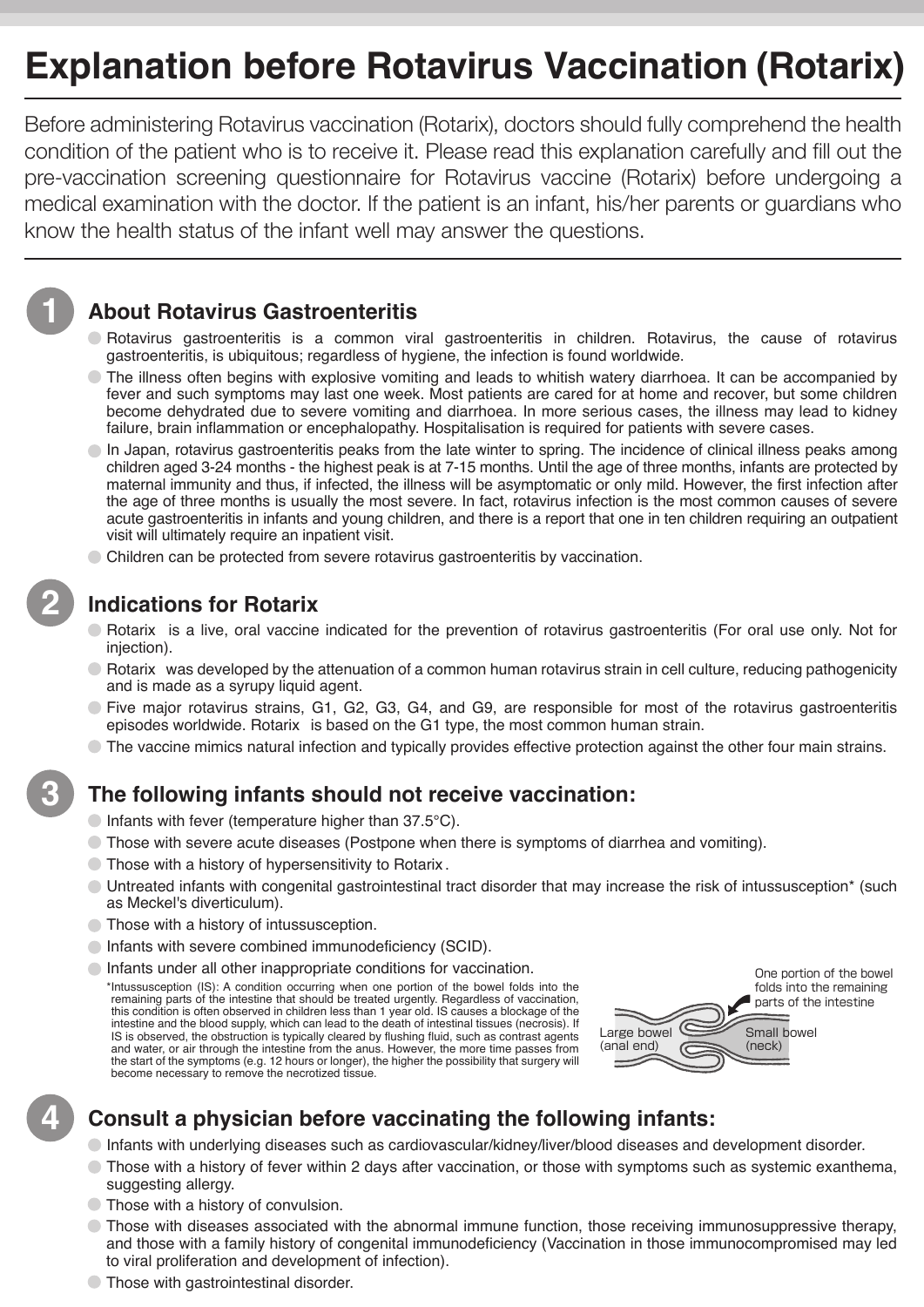#### **Dosage and Administration of Rotarix**

- Rotarix is an oral, sweetened syrupy liquid vaccine.
- $\degree$  The vaccine is administered by directly inserting a tube with 1.5 ml dose into the mouth of the child\*.
- $\degree$  The first dose should be administered to infants beginning at 6 weeks of age (it is recommended that the maximum age for the first dose is 14 weeks and 6 days). The 2-dose series should be completed by 24 weeks of age.
- There should be an interval of at least 27 days (4 weeks) between the first and second dose.
	- \*Refrain from breastfeeding immediately prior (approximately 30 minutes) to vaccination with Rotarix .

#### **Efficacy of Rotarix**

- Rotarix mimics natural infection and provides effective protection against rotavirus gastroenteritis after two doses. Clinical trials have demonstrated efficacy against gastroenteritis caused by strains other than one contained in Rotarix.
- An overseas clinical trial showed that the vaccine's efficacy lasts at least three years.
- Protection against gastroenteritis caused by any organisms other than rotavirus is unknown. As with other vaccines, Rotarix does not work for all infants.

#### **Adverse reactions of Rotarix**

- Reported main adverse reactions within 30 days after administration from a clinical trial conducted in Japan were irritability (7.3%), diarrhoea (3.5%), cough/runny nose (3.3%). Other adverse reactions such as fever, anorexia, vomiting, gastrointestinal disorder and haematochezia were also reported.
- Some overseas clinical trials reported irritability, diarrhoea (1-below 10%, each), aerenterectasia (distended bowel) abdominal pains, and dermatitis (0.1-below 1%, each). Post-marketing surveys from home and abroad revealed that the risk of developing intussusception following vaccination with Rotarix may slightly increase.
- **Relief System for Sufferers from Adverse Reactions to Vaccination**

**Despite proper use of Rotarix, if an adverse reaction occurs that causes disease that requires hospitalisation, or if disordersoccur, you will be provided assistance under the Relief System for Suffers from Adverse Drug Reactions. Depending on the severity of injury, fees for medical treatment, medical allowances, disability pension, survivor pension, lump-sum benefit for a bereaved family, will be paid after Food and Pharmaceutical Council deliberation. If your child shows any signs of distress or suspect symptoms, immediately seek medical attention.** 

#### **Post-Vaccination Warnings**

- As severe allergic symptoms may occur, please rest your child for at least 30 minutes after vaccination without returning home.
- On the day of vaccination, prevent the child from excessive activities.
- Monitor the child's health status and look carefully for any changes. If any abnormalities such as high fever or seizures appear, visit a doctor immediately.
- $\bigcirc$  If symptoms of intussusception (IS) appear, including repetitive cycles of crying and crankiness, repeated vomiting, weakness and pale complexion, and bloody stools, visit a doctor immediately. In post-marketing surveys conducted in Japan and overseas, the possibility of a slight increase in the risk of developing IS was reported after rotavirus vaccinations. Therefore, attention should be paid to the appearance of symptoms of IS after vaccination (especially the week after the vaccination), regardless of the number of vaccinations administered.

#### **If you visit another medical institution for symptoms of IS, please inform them that you have received Rotarix.**

- Approximately one week after vaccination, shedding of vaccine virus in stools will occur, but the excreted virus is unlikely to cause gastroenteritis. However, for safety's sake, always wash your hands after contacting with children who have been vaccinated, e.g. after changing nappies. In particular, if you have a family with dysfunction of immune system, do wash your hands after contacting children who have been vaccinated.
- Rotavirus vaccine series should be completed with the same product. Safety and effectiveness have not been  $\bullet$ evaluated when Rotarix is administered as the first dose and another rotavirus vaccine is administered as the second dose, or vice versa.

| Planned Date of Vaccination:                  | Institution/Clinic: |
|-----------------------------------------------|---------------------|
| (d/m/y)                                       |                     |
| Time Administered _____: _____<br>(a.m./p.m.) |                     |

**8**

**5**

**6**

**7**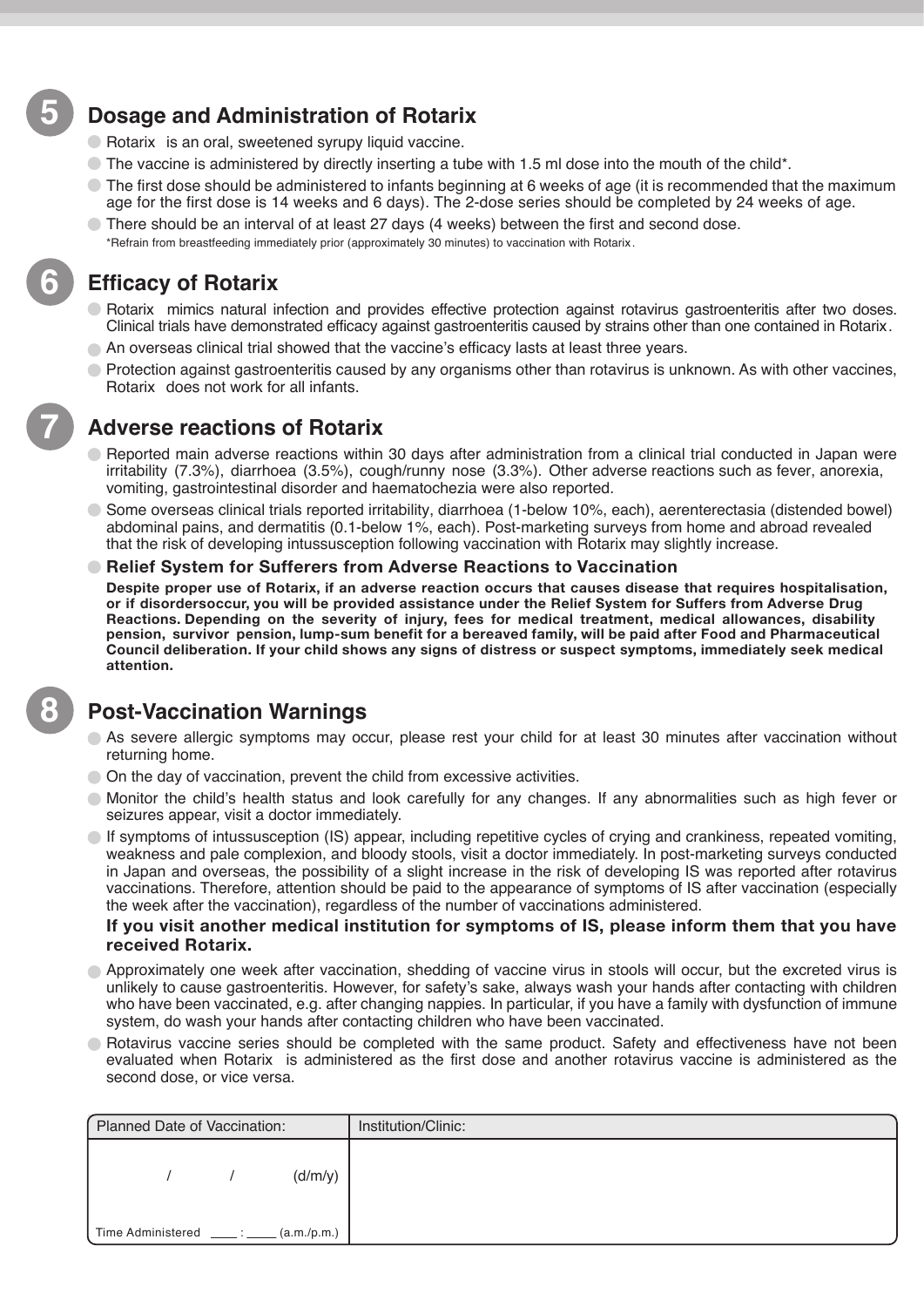### **Pre-vaccination Screening Questionnaire for Rotavirus Vaccine (Rotarix)**

Please fill out the parts surrounded by thick solid lines, or enclose with  $\circlearrowright$  .

| <b>Times</b>                                                                                                                                                                                                                                                                                                                                                                                                                                                                                             |                                                                                                                                                                                                               | 1st                 | 2nd [Previous Time:                                                                                                                                            |                  | $\prime$ |  | $\prime$ |     | /(d/m/y)]                                                                 |                               |                  | Body Temperature before interview |       | Degrees (°C) |
|----------------------------------------------------------------------------------------------------------------------------------------------------------------------------------------------------------------------------------------------------------------------------------------------------------------------------------------------------------------------------------------------------------------------------------------------------------------------------------------------------------|---------------------------------------------------------------------------------------------------------------------------------------------------------------------------------------------------------------|---------------------|----------------------------------------------------------------------------------------------------------------------------------------------------------------|------------------|----------|--|----------|-----|---------------------------------------------------------------------------|-------------------------------|------------------|-----------------------------------|-------|--------------|
| Address                                                                                                                                                                                                                                                                                                                                                                                                                                                                                                  |                                                                                                                                                                                                               | $\bar{\tau}$        |                                                                                                                                                                |                  |          |  |          |     |                                                                           | TEL                           |                  | $\overline{ }$                    |       |              |
| Child's Name                                                                                                                                                                                                                                                                                                                                                                                                                                                                                             |                                                                                                                                                                                                               |                     |                                                                                                                                                                |                  |          |  |          |     | M<br>F                                                                    |                               |                  | Born on                           |       | (d/m/y)      |
| Parent/Guardian's<br>Name                                                                                                                                                                                                                                                                                                                                                                                                                                                                                |                                                                                                                                                                                                               |                     |                                                                                                                                                                |                  |          |  |          |     |                                                                           | <b>Birth Date</b>             |                  | Age (                             | weeks | days)        |
| <b>Vaccination Questionnaire</b>                                                                                                                                                                                                                                                                                                                                                                                                                                                                         |                                                                                                                                                                                                               |                     |                                                                                                                                                                |                  |          |  |          |     | Answer                                                                    |                               | Doctor's Comment |                                   |       |              |
|                                                                                                                                                                                                                                                                                                                                                                                                                                                                                                          |                                                                                                                                                                                                               |                     | Have you read the "Explanation before Rotavirus vaccination (Rotarix),"<br>which is the explanation about the vaccination that you are going to receive today? |                  |          |  |          |     |                                                                           |                               | No               | Yes                               |       |              |
|                                                                                                                                                                                                                                                                                                                                                                                                                                                                                                          | Does either of these statements apply? This is the first dose of rotavirus vaccination for the child.<br>This is the second dose. The first dose administered to the child was Rotarix.                       |                     |                                                                                                                                                                |                  |          |  |          |     |                                                                           | <b>No</b>                     | Yes              |                                   |       |              |
| Please answer the following questions about the child.<br>Weight at birth (<br>g)<br>Did the child have any abnormal findings at delivery?<br>Did the child have any abnormal findings after birth?<br>Was any abnormality identified at an infant health check?                                                                                                                                                                                                                                         |                                                                                                                                                                                                               |                     |                                                                                                                                                                |                  |          |  |          |     | Yes<br>Yes<br>Yes                                                         | <b>No</b><br><b>No</b><br>No. |                  |                                   |       |              |
|                                                                                                                                                                                                                                                                                                                                                                                                                                                                                                          | Is the child sick today?<br>If so, describe the nature of the illness. (Details:                                                                                                                              |                     |                                                                                                                                                                |                  |          |  |          |     |                                                                           | Yes                           | No.              |                                   |       |              |
| Does the child have diarrhoea today?                                                                                                                                                                                                                                                                                                                                                                                                                                                                     |                                                                                                                                                                                                               |                     |                                                                                                                                                                |                  |          |  |          |     |                                                                           |                               | Yes              | <b>No</b>                         |       |              |
| (When:                                                                                                                                                                                                                                                                                                                                                                                                                                                                                                   | $\prime$                                                                                                                                                                                                      |                     | Has the child been ill within the last month?<br>$\prime$                                                                                                      | ) (Disease Name: |          |  |          |     |                                                                           | $\mathcal{E}$                 | Yes              | No.                               |       |              |
|                                                                                                                                                                                                                                                                                                                                                                                                                                                                                                          | Has any family member or neighbor of the child had a disease such as measles, rubella,<br>chickenpox or mumps within a month? (Disease Name:<br>$\lambda$                                                     |                     |                                                                                                                                                                |                  |          |  |          |     |                                                                           |                               | Yes              | No.                               |       |              |
| (When:                                                                                                                                                                                                                                                                                                                                                                                                                                                                                                   | Has the child been vaccinated within four weeks?<br>) (Vaccine Name:<br>$\mathcal{E}$                                                                                                                         |                     |                                                                                                                                                                |                  |          |  |          |     |                                                                           |                               | Yes              | No.                               |       |              |
|                                                                                                                                                                                                                                                                                                                                                                                                                                                                                                          | Does the child have a congenital anomaly, heart, kidney, liver, digestive system, central nerve<br>disease, immune deficiency, or any other diseases for which you have consulted a doctor?<br>(Disease Name: |                     |                                                                                                                                                                |                  |          |  |          |     |                                                                           | Yes                           | <b>No</b>        |                                   |       |              |
| Where relevant, did the doctor who manages the above disease agree with today's vaccination?                                                                                                                                                                                                                                                                                                                                                                                                             |                                                                                                                                                                                                               |                     |                                                                                                                                                                |                  |          |  |          |     |                                                                           | Yes                           | <b>No</b>        |                                   |       |              |
|                                                                                                                                                                                                                                                                                                                                                                                                                                                                                                          | Has the child repeatedly had an obvious fever, diarrhoea or other symptoms such as white spots<br>on the tongue inside the cheeks, or a prolonged recovery from illness?                                      |                     |                                                                                                                                                                |                  |          |  |          |     |                                                                           |                               | Yes              | No.                               |       |              |
|                                                                                                                                                                                                                                                                                                                                                                                                                                                                                                          |                                                                                                                                                                                                               |                     | Has the child ever had a seizure (spasm or fit) in the past?                                                                                                   |                  |          |  | (When:   |     |                                                                           |                               | Yes              | No                                |       |              |
| If you answered "yes" to the preceding question, did the child have a fever at that time?                                                                                                                                                                                                                                                                                                                                                                                                                |                                                                                                                                                                                                               |                     |                                                                                                                                                                |                  |          |  |          |     |                                                                           |                               | Yes              | No.                               |       |              |
| Has the child ever had a rash or urticaria as a reaction to medications or food or become ill after<br>eating certain foods or receiving certain medications?<br>(Medicine Name:<br>) (Food Name:                                                                                                                                                                                                                                                                                                        |                                                                                                                                                                                                               |                     |                                                                                                                                                                |                  |          |  |          |     | Yes                                                                       | No.                           |                  |                                   |       |              |
| Does the child have a family member or relative with a congenital immunodeficiency?                                                                                                                                                                                                                                                                                                                                                                                                                      |                                                                                                                                                                                                               |                     |                                                                                                                                                                |                  |          |  |          |     |                                                                           | Yes                           | No.              |                                   |       |              |
| Has the child had a serious reaction to a vaccine in the past?<br>(Vaccine Name:                                                                                                                                                                                                                                                                                                                                                                                                                         |                                                                                                                                                                                                               |                     |                                                                                                                                                                |                  |          |  |          |     |                                                                           | Yes                           | No.              |                                   |       |              |
|                                                                                                                                                                                                                                                                                                                                                                                                                                                                                                          | Has any family member or relative of the child had a serious reaction to a vaccine in the past?                                                                                                               |                     |                                                                                                                                                                |                  |          |  |          |     |                                                                           |                               | Yes              | <b>No</b>                         |       |              |
| Has the child received a transfusion of blood or blood products or been given a medicine called<br>gamma globulin in the past 6 months?                                                                                                                                                                                                                                                                                                                                                                  |                                                                                                                                                                                                               |                     |                                                                                                                                                                |                  |          |  |          | Yes | No.                                                                       |                               |                  |                                   |       |              |
| Do you have any questions about today's vaccination?                                                                                                                                                                                                                                                                                                                                                                                                                                                     |                                                                                                                                                                                                               |                     |                                                                                                                                                                |                  |          |  |          | Yes | No                                                                        |                               |                  |                                   |       |              |
| Based on the above answers and the results of the interview, I have decided that the patient (can / should not) receive a vaccination today.<br>I have explained the information regarding the benefits and side effects of vaccination (especially the risk and management of intussusception)<br>Doctor's<br>and the support provided to people who experience adverse events associated with<br>Comment<br>the vaccination to the parents/legal guardians.<br>Signature or Name and Seal of Doctor: _ |                                                                                                                                                                                                               |                     |                                                                                                                                                                |                  |          |  |          |     |                                                                           |                               |                  |                                   |       |              |
| I fully understand all of the above, including the benefits, aim and side effects of vaccination (especially the risk and management of intussusception),<br>For the<br>having consulted with the doctor and having read the explanatory document. I (do / do not)* agree to have the child vaccinated, taking into consideration<br>Parent/<br>past illnesses and present condition.<br>Guardian<br>Signature of Parent / Guardian:<br>* Please circle your choice.                                     |                                                                                                                                                                                                               |                     |                                                                                                                                                                |                  |          |  |          |     |                                                                           |                               |                  |                                   |       |              |
|                                                                                                                                                                                                                                                                                                                                                                                                                                                                                                          |                                                                                                                                                                                                               | <b>Vaccine Name</b> |                                                                                                                                                                |                  |          |  |          |     |                                                                           |                               |                  |                                   |       |              |
| Dosage<br>Institution:<br>Institution/<br>Vaccine Name: Attenuated Human Rotavirus<br>Oral administration<br>Doctor's Name/<br>Vaccine, Oral Rotarix<br>at a specified<br>Date Administered<br>Manufacturer: GlaxoSmithKline K.K.<br>dose of 1.5 mL<br>Lot Number:                                                                                                                                                                                                                                       |                                                                                                                                                                                                               |                     |                                                                                                                                                                |                  |          |  |          |     | Doctor's Name:<br>Date Administered:<br>$\sqrt{ }$<br>$\prime$<br>(d/m/y) |                               |                  |                                   |       |              |

This screening questionnaire is intended to ensure vaccination safety. Personal information is used only for the preliminary examination for immunization.